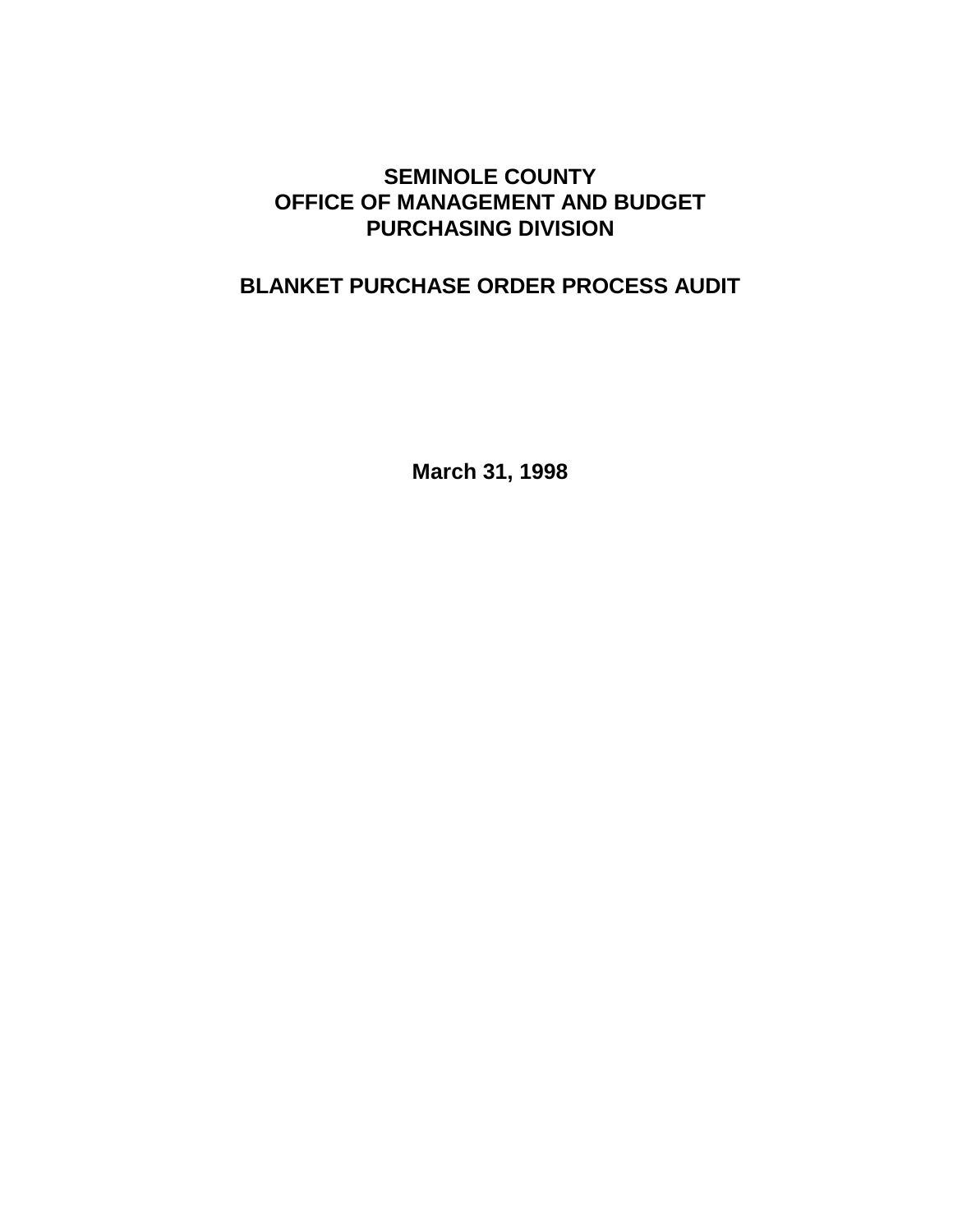March 31, 1998

The Honorable Randall C. Morris Chairman The Board of County Commissioners Seminole County, Florida 1101 East First Street Sanford, Florida 32771

Dear Mr. Chairman:

I am very pleased to present you with the attached audit of the County's Blanket Purchase Order process.

The audit was performed June 7, 1997 through August 30, 1997, in accordance with generally accepted government auditing standards. Management responses and corrective action plans are incorporated into this report.

I would like to thank County staff for their cooperation and assistance throughout the course of the audit. Their assistance is deeply appreciated.

With warmest personal regards, I am

Most cordially,

Maryanne Morse Clerk of the Circuit Court Seminole County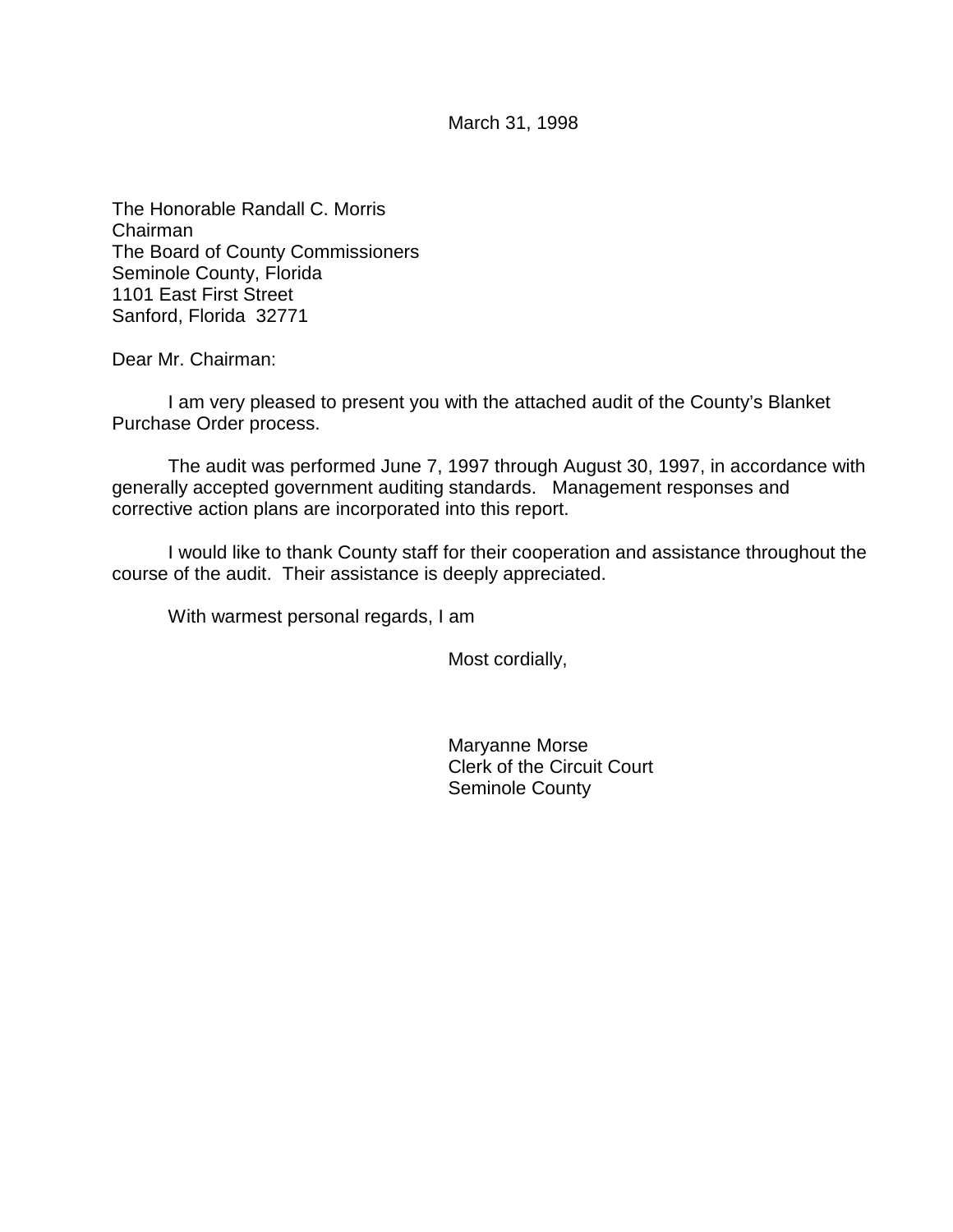# **TABLE OF CONTENTS**

|                                     | <b>Introduction</b>                                                                                  |
|-------------------------------------|------------------------------------------------------------------------------------------------------|
| <b>Findings and Recommendations</b> |                                                                                                      |
|                                     | 1. The controls to limit the items purchased with a BPO are not                                      |
|                                     | 2. In some cases, multiple BPOs are issued in order to circumvent monetary                           |
|                                     |                                                                                                      |
|                                     | 4. BPOs do not always include a provision for the contractor's hourly or unit priced                 |
|                                     | 5. Contractor insurance certificates are not always kept on file. ---------------------------------- |
| <b>Exhibits</b>                     |                                                                                                      |
|                                     |                                                                                                      |
|                                     |                                                                                                      |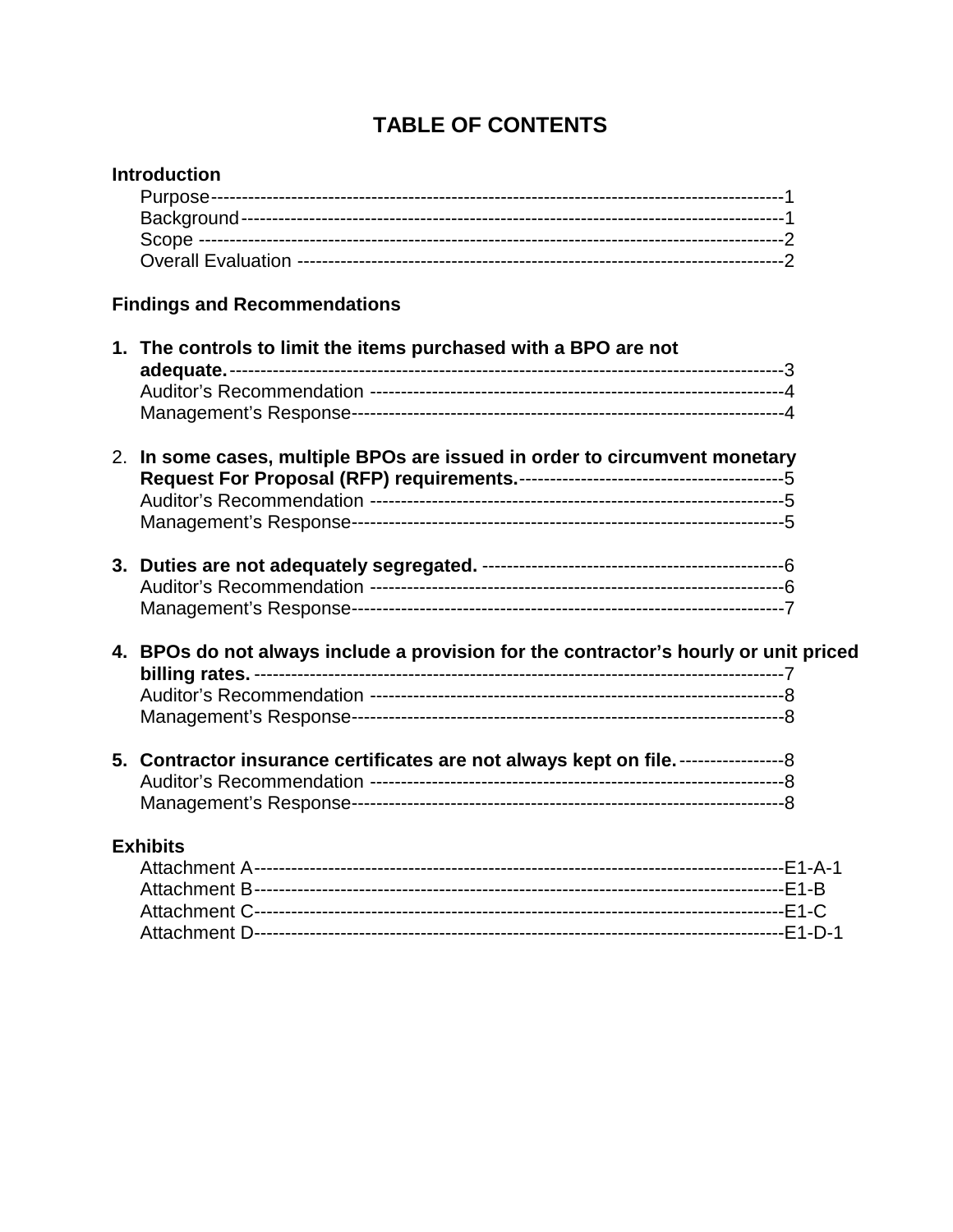#### **SEMINOLE COUNTY OFFICE OF MANAGEMENT AND BUDGET PURCHASING DIVISION**

### **BLANKET PURCHASE ORDER PROCESS AUDIT**

The Internal Audit Division of the Office of the Clerk of the Circuit Court has completed a review of the Blanket Purchase Order (BPO) process utilized by Seminole County government. This review was requested by the manager of the Purchasing Division of the Office of Management and Budget.

# **PURPOSE**

The purpose of the review was to determine if administrative controls are adequate and operating as intended; and to determine if actual utilization of the process is in compliance with applicable laws, regulations, and other Seminole County policies and procedures. In addition, the review was performed to determine if the process itself is designed to ensure that BPOs result in the most economical and efficient acquisition of materials and services possible.

# **BACKGROUND**

Seminole County issues up to 3,000 BPOs a year; (2,400 in FY '97). These numbers are estimates, due to the fact that no report summarizes BPOs. Generally, a BPO is issued for the purchase of an unspecified amount of goods, materials, or services; during a specified period of time: typically, a fiscal year. The BPO also, generally, will set a "not-to-exceed" dollar amount for the life of the purchase order.

BPOs are issued to:

- Purchase materials, supplies, and basic labor and installation services with not-to-exceed amounts of \$10,000.00 or less; and,
- Commit and reserve funds to meet short and long term contractual obligations.

Requests for BPOs are submitted by various divisions and departments, utilizing the standard requisition form. The requisition will indicate the items to be purchased and the total amount to be encumbered. Once the BPO is approved, the division or department is authorized to place orders, via telephone or in person, directly with the vendor. Each division is responsible for tracking funds available on a BPO. Divisions are responsible for submitting evidence of receipts of goods in a timely manner so that County Finance can make payment to the vendor.

The Purchasing Division is currently analyzing items and services being purchased by individual divisions to determine the feasibility of seeking competitive bids for combined,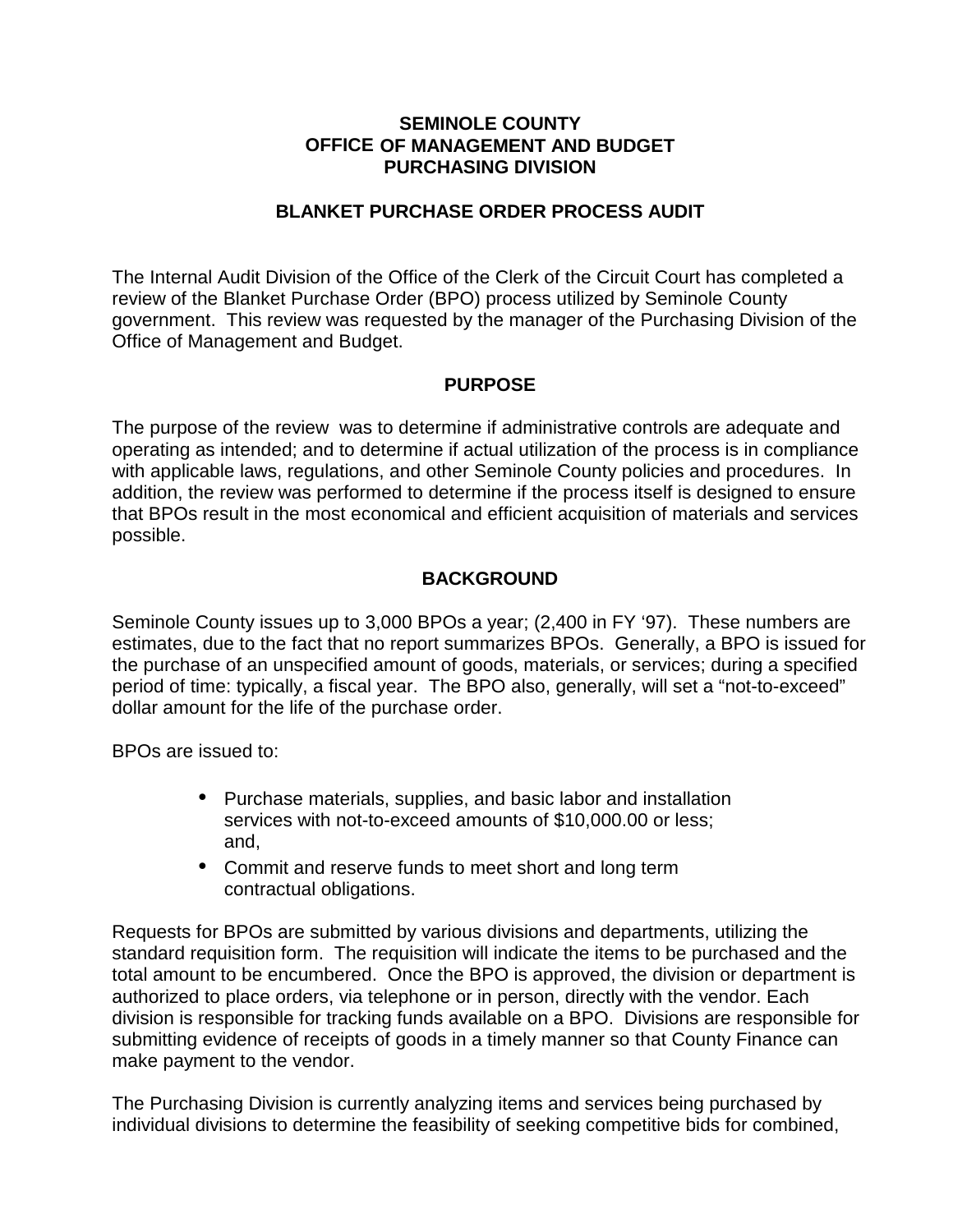countywide purchases of these same items and services. Competitive bids should result in more favorable prices.

# **SCOPE**

The scope of this audit included an examination of 50 BPOs processed between Oct. 1, 1996 and June 30, 1997. During that period the county issued approximately 2,400 BPOs for estimated dollar value of \$15 million. All source documents related to the BPO process were subject to review.

The review included:

- Review of the BPOs for compliance with established purchasing policies and procedures, Florida State Statues, other applicable government regulations;
- Review of the terms and conditions of the BPOs:
- Interviews of key personnel; and,
- Other such review procedures considered necessary in the circumstances.

Field work began June 2, 1997, and was completed on August 22, 1997. The review was performed by Bill Carroll.

# **OVERALL EVALUATION**

#### **It is our opinion that the system of internal controls over the BPO process are insufficient to ensure economical or efficient purchases.**

The county operates under a decentralized procurement system. Each division is granted the authority to recommend that BPOs be issued to vendors considered most suitable to its needs; and each division has designated certain employees to make these recommendations. Some of these same employees, however, are involved in determining job requirements (i.e. parts and service required), in negotiating prices with vendors; in selecting vendors; in recordkeeping (i.e. physical control of the inventory); and in approving invoices for payment. By allowing individual employees (free from oversight, and outside the presence of procurement professionals in Purchasing) to meet and negotiate with vendors, to determine certain specifications and perform other purchasing related functions, creates the risk of over-procurement and perceived (or real) favoritism. Potential conflicts of interest are created, as legitimate checks and balances are dissolved by the BPO process.

It has become a common practice for a division to simply request BPOs for all parts, supplies, and services, including those of a standard and repetitive nature. The following conditions demand immediate attention:

> • There is no control to limit either: (1) the types of items to be purchased by an individual employee; or (2) the dollar value of purchases made by an individual employee;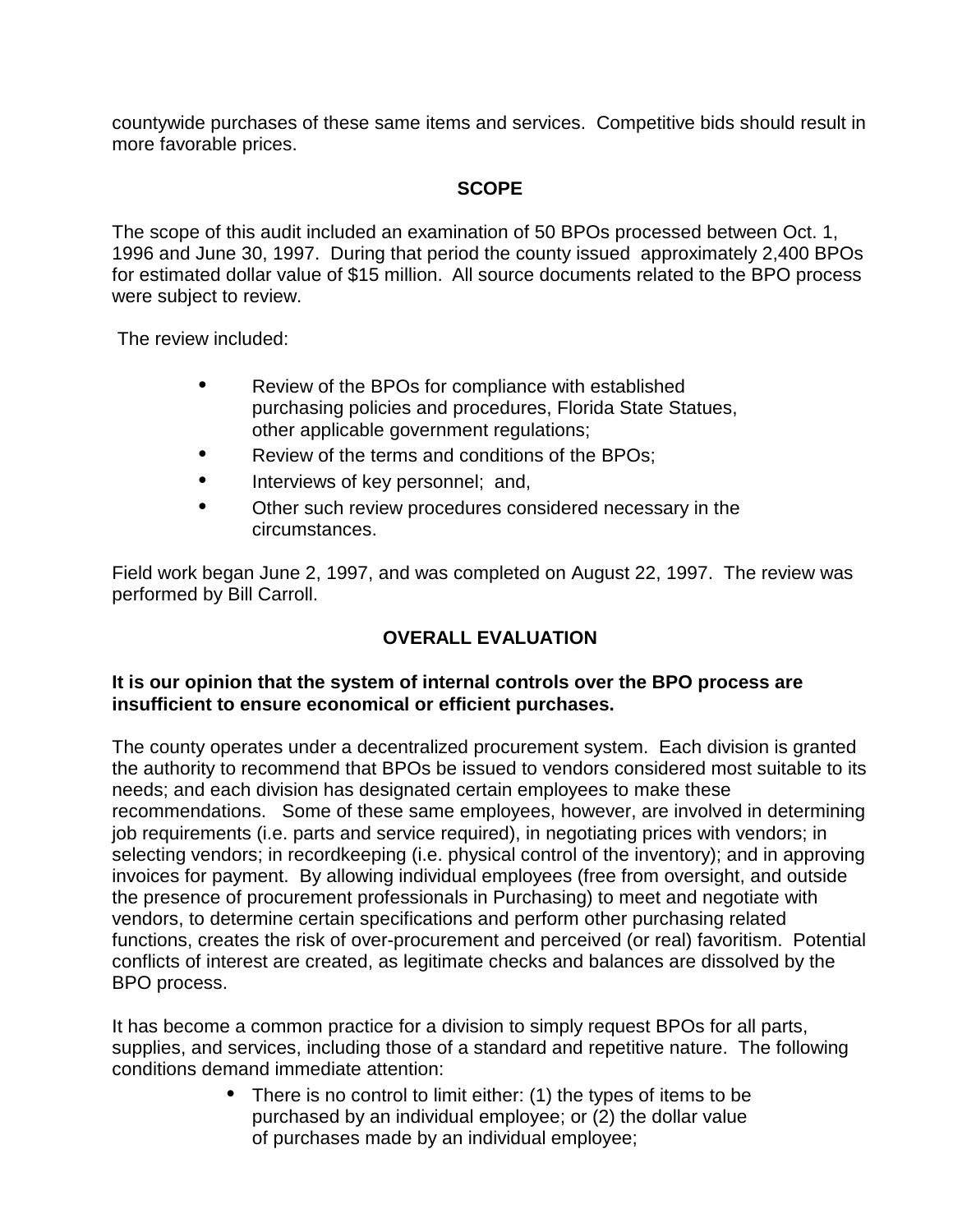- There are no reports available to county management that track purchases by commodity or by employee;
- In some cases, multiple BPOs are issued in order to circumvent the requirement of formal written quotes;
- Responsibilities and duties are not adequately segregated;
- There are no written agreements regarding hourly rates or unit prices for the contractors performing small labor and installation work for the county; and
- Contractor insurance certificates are not always kept on file to protect the county from litigation.

It is our opinion that Seminole County management should **abolish the use of BPOs** because of the weaknesses noted above. Instead, we endorse the "Procurement Card" program proposed by the manager of purchasing for purchases less than \$750.00. With this program, county managers will have access to detailed reports identifying purchases by commodity and by individual employee. Management should analyze these reports on a regular basis for waste and abuse. For those purchases greater than \$750.00 we recommend the county follow normal county purchasing procedures other than the current BPO procedure.

Our detailed findings and recommendations follow:

# **FINDING NO. 1**

# **Finding**

**Controls to limit the items purchased with a BPO are not adequate. Also, the county does not have a mechanism to track and monitor the individual parts and supplies ordered.**

A BPO is very similar to a blank check drawn on an account set up specifically to buy materials, parts, and supplies from a given vendor.

Materials, parts, and supplies are purchased until the fund balance stated on the BPO reaches zero. An employee simply decides he or she needs a item, part or service for a specific project, by the vendor (i.e. the nearest Home Depot), (or calls), and picks out the item. Later, he or she will pass along a copy of the sales slip to a second county employee (this one in charge of tracking BPO balances) who will subtract the amount from the running total. Later still, the division manager will approve the sales slip and forward it to County Finance for payment.

Master files of commodities-to-be purchased are not always maintained by the vendor; similarly, county divisions have no mechanism to track and monitor individual parts and supplies ordered. From a practical standpoint, any authorized county employee can purchase any item from any Home Depot and charge it to the BPO. Worse, we found from interviewing county employees and reviewing sales slips that Home Depot sales clerks are not always asking to see identification. By not properly verifying identity there is a risk of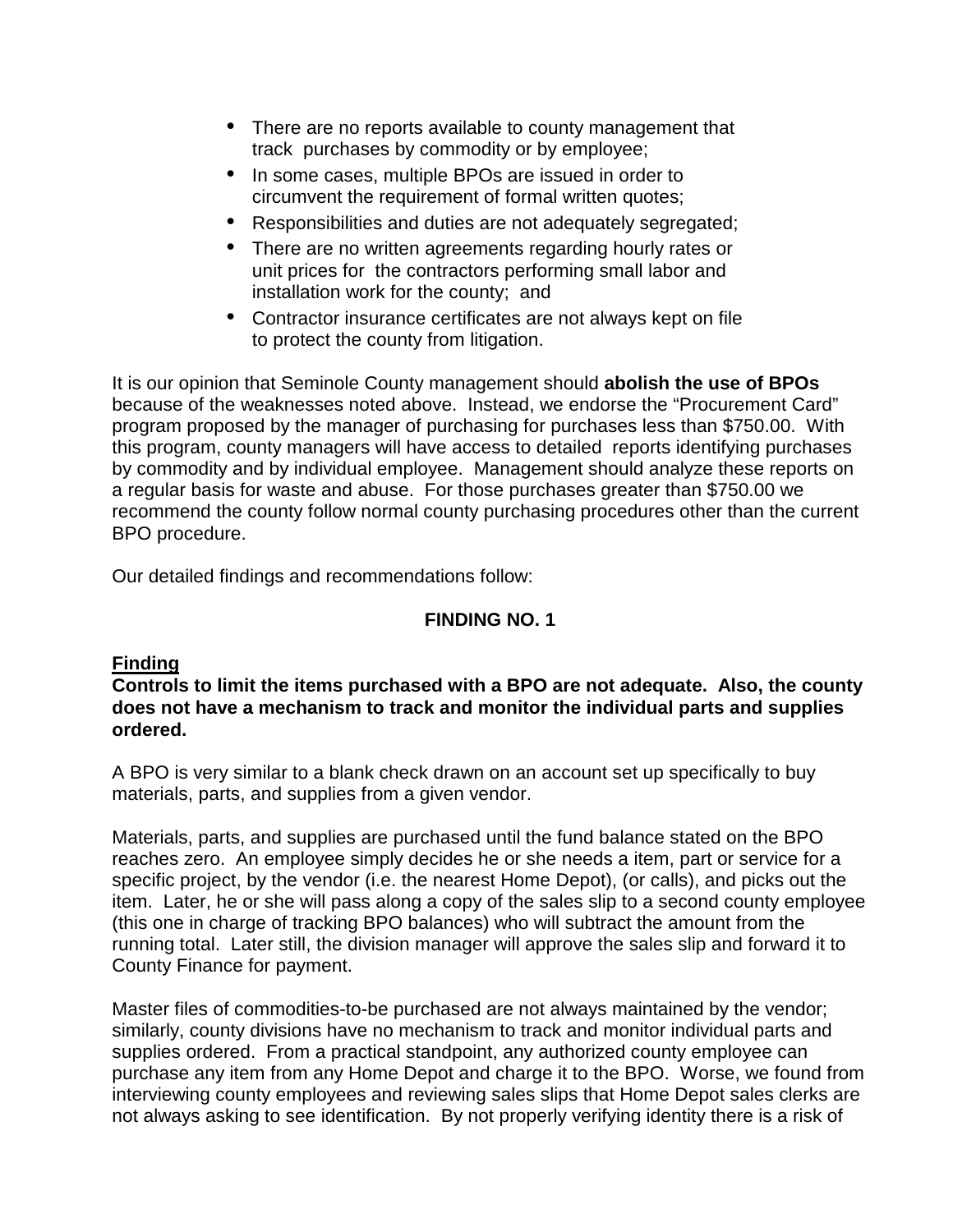non-county employees securing goods from Home Depot and charging them to the county.

The Purchasing Division is considering using "Procurement Cards" as a method to control spending and a method to analyze spending by the different divisions. A procurement card is similar to a bank credit card. According to the purchasing manager, the use of procurement cards will provide county management with the ability to confine the types of commodities purchased by employee and dollar value. In addition, the number of purchase orders issued will be drastically reduced. However, this program will only be effective if management analyzes the management reports for waste, abuse, and also to analyze for cost saving opportunities.

# **Auditor's Recommendation**

- 1. It is our recommendation that the BPO process be abolished; and the proposed Procurement Card program adopted (for purchases less than \$750.00). As part of the program, card users should be encouraged to seek price comparisons from at least three different companies or vendors. For all other purchases in excess of \$750.00, requisitions should be submitted to the purchasing division for competitive bid selection and award.
- 2. The purchasing manager should establish a written policy and detailed procedures on how the Procurement Card program will be administered. The staff members receiving the cards should be required to sign a formal agreement on the specific use of the card; and
- 3. The manager of purchasing should have direct control over the administration of the Purchasing Card program; and spending limits for individual employees and commodities should be established.

# **Management's Response**

The Purchasing Division is presenting to the Board of County Commissioners on October 14, 1997 the new Purchasing Manual, which includes the revised Purchasing Code and new procedures. Purchasing is recommending the implementation of purchasing cards, which will substantially reduce the numerous BPOs. The code and procedures define how the purchasing card system will be administered and the controls that will be in place to ensure accountability (Attachment D). Each cardholder will have to sign a Purchasing Card Cardholder Agreement (Attachment E) and Purchasing will be the program administrator for the Purchasing Card System.

The utilization of a purchasing card in lieu of BPOs allows for stricter controls and better accountability. All purchases can be regulated by a single purchase dollar limit (less than \$750.00), merchant category codes and the number of transactions per day (less than 10). County employees must present their own unique VISA procurement card in order to procure any goods or services. A daily, weekly or monthly report can be generated from a windows-based software-reporting package. Standard reports available through the software include: a.) Employee card use by spending category, vendor Merchant Category Code, and vendor name; b.) Client management of pertinent information by cardholders at all levels of the organization for the report period selected; c.) Cardholder usage for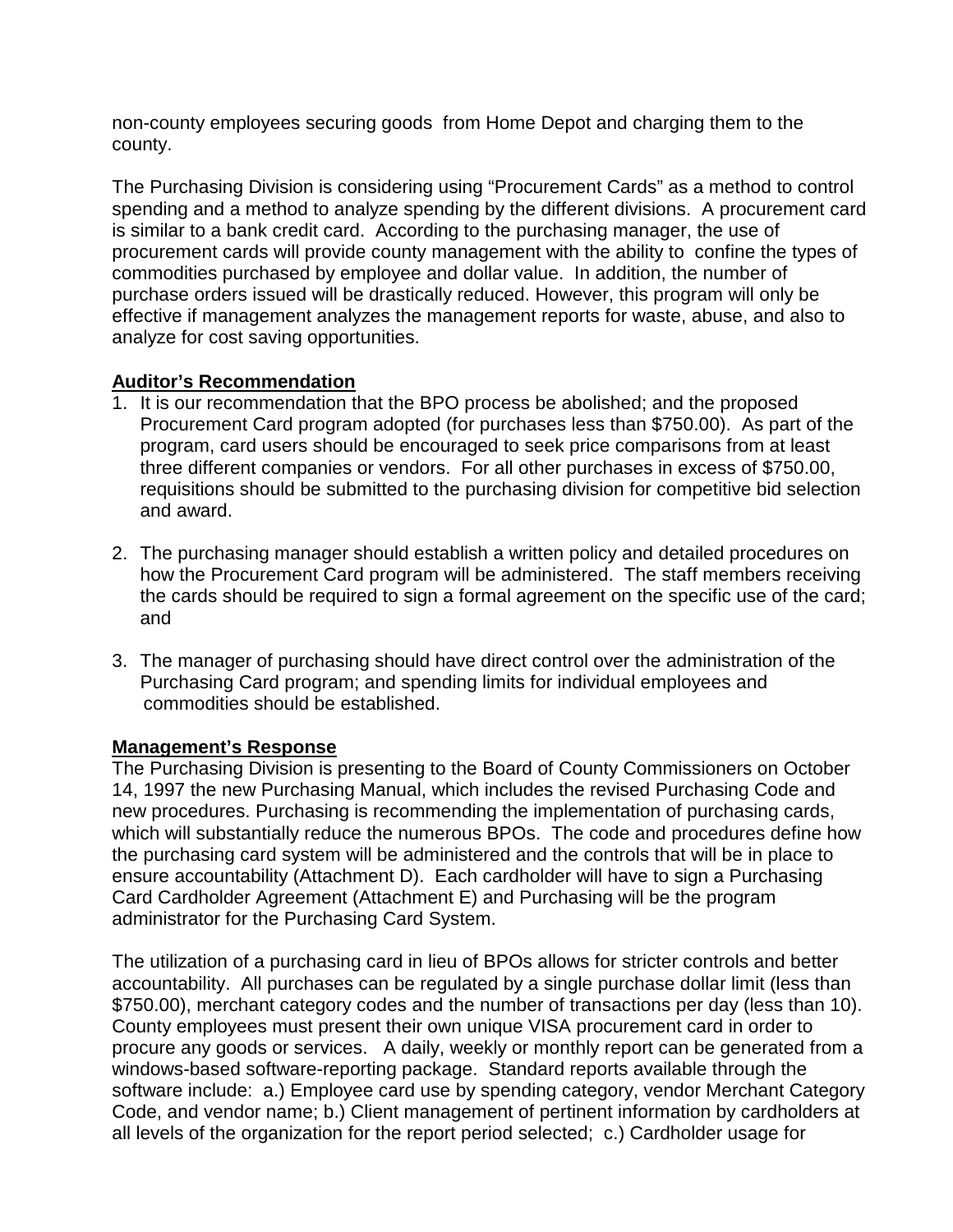established account parameters or County rules and regulations. and; d.) Sales tax and use tax information at both a summary and a detailed transaction level.

If the Board approves purchasing cards, we will be able to reduce the number of BPOs by approximately 70%. We will still need BPOs for vendors in remote areas and for service providers that do not accept VISA. Purchasing will actively promote the procurement card with Seminole County vendors so that we can reduce the number of BPOs by another 15% over the next two years.

The buyers in Purchasing also are now purchasing by commodity; not by department. This will allow Purchasing to have a better knowledge and control on what commodities are being purchased. In addition, by utilizing the reports that can be generated from the purchasing card, we will be able to determine large dollar volumes of similar commodities being purchased countywide. We will then develop annual quotes or bids on these commodities. Purchasing's goal is to have eight new annual quotes, or bids, established in fiscal year 1997/98.

# **FINDING NO. 2**

#### **Finding**

#### **BPOs are the primary vehicle for procuring those goods and services costing less than \$10,000.00. In some cases, multiple BPOs are issued in order to circumvent the requirement for formal written quotes.**

Based on a review of the procurement records and through interviews with county employees, most divisions select the same vendors year after year. It is the county policy to have three written quotes for purchases from \$10,000.01 to \$25,000.00. For purchases under \$10,000.00 there is a requirement for only one verbal quote.

We found some instances where management opted to use multiple BPOs (split orders) rather than asking the purchasing division to request written quotes from at least three vendors. For example, one service related contractor was awarded ten individual purchase orders (all dated September 30, 1996) for work with a cumulative value of over \$20,000.00. Both the purchase requisitions and purchase orders were all consecutively numbered indicating that the orders were all awarded at the same time. Written quotes from three businesses were not obtained because the purchase orders individually were all under the \$10,000.00 threshold. By not seeking written quotes, there is no assurance that the county is obtaining the lowest possible price and other businesses in the community are not being afforded the opportunity to compete for county business.

#### **Auditor's Recommendation**

It is our recommendation that the manager of purchasing re-emphasize the purchasing policies to the division managers. In addition, any non-compliance with established county policies should be investigated and appropriate action taken to prevent reoccurrence.

#### **Management's Response**

BPOs may be issued in the amount of \$10,000.00, but each item purchased from them must be less than \$500.00 for FY 96/97 and \$750.00 for FY 97/98 (capital dollar limit).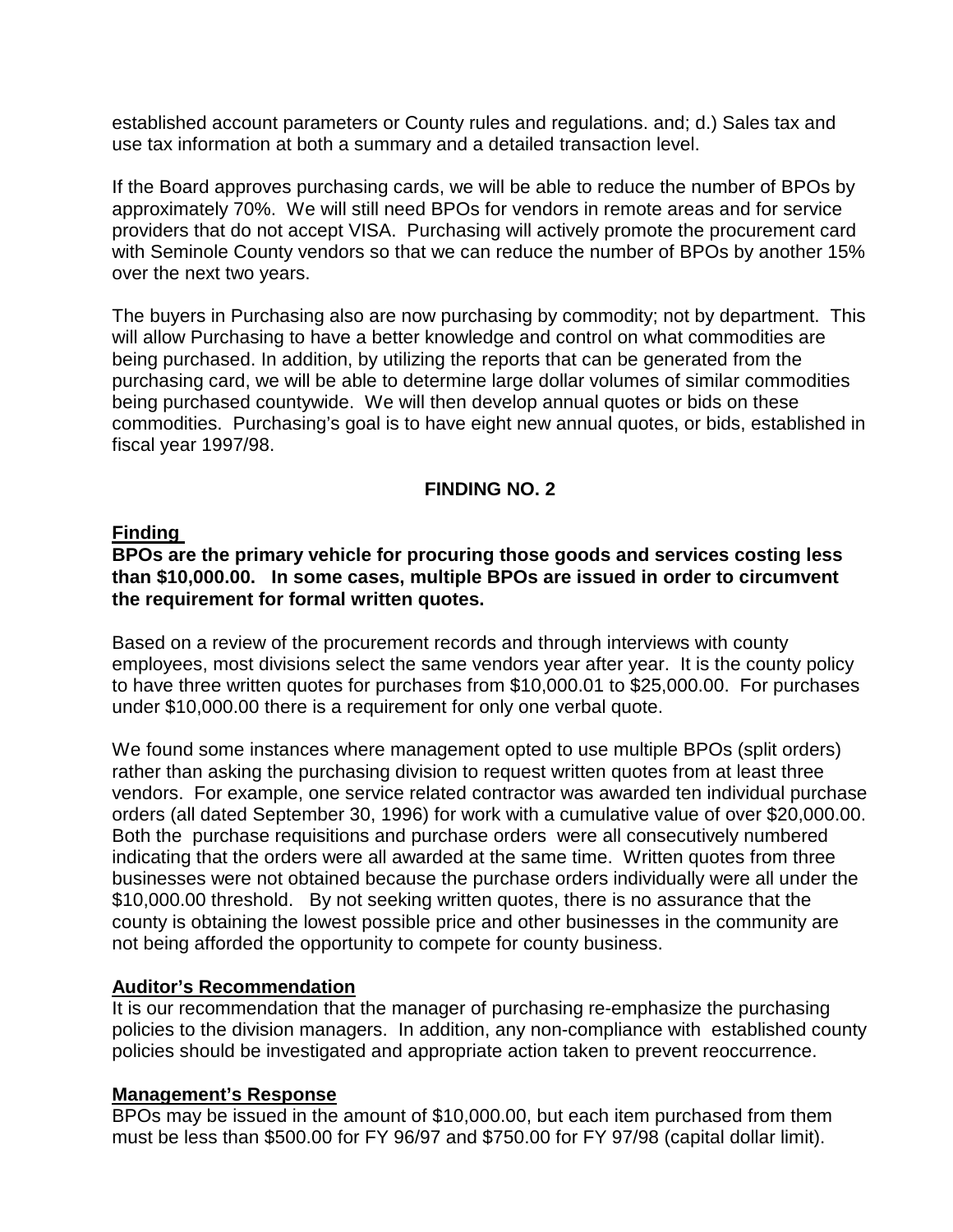The dollar amount encumbered is designed to support operational needs with that vendor for that fiscal year. In the past years, Departments have issued separate BPOs for each account number, instead of one BPO for multiple account numbers. Purchasing is no longer allowing Departments to split BPOs and the buyers are manually monitoring the dollar amounts of the BPOs issued to each vendor. If the combined dollar amount exceeds the quote or bid threshold we will inform the Department that no additional funds will be allocated unless a quote or bid is obtained; a proprietary/sole source justification is obtained; or an emergency data form is obtained . We are also requiring that Departments submit change orders to the BPO if additional dollars are needed. Purchasing is actively examining what commodities and services warrant an annual bid or quote. For example, in FY 1996/1997 Purchasing developed new annual bids on computer supplies and utility service supplies. We are currently working with Fire/Rescue to bid their uniforms.

The above process is detailed in the new Purchasing Code and Procedures. Once approved, Purchasing will meet individually with the Departments and explain the major Purchasing issues, such as: the Purchasing Card; ethics in Purchasing; establishing more annual quotes and bids; utilization of bids and quotes; and zero tolerance for splitting purchase orders.

# **FINDING NO. 3**

# **Finding Duties are not adequately segregated.**

Each division designates certain employees to request BPOs; and to recommend which vendor should receive BPOs. However, many of those same employees also are involved in determining job requirements (i.e. parts and services required), in negotiating prices with the vendors, in selecting vendors, in approving invoices for payment. These employees, although involved in purchasing, do not report to the Purchasing Division.

A sound system of internal control dictates that checks and balances be maintained and that duties be segregated. One person should not handle all aspects of a transaction or transactions. If a single transaction is processed by several different people, each serves as a check on the other. By allowing individual employees to meet and negotiate with vendors, to determine certain specifications and perform other purchasing related functions, free from oversight, and outside the presence of procurement professionals in Purchasing, runs the risk of over-procurement and perceived (or real) favoritism. Potential conflicts of interest are created, as legitimate checks and balances are dissolved by the BPO process.

#### **Auditor's Recommendation**

In order to ensure that there are adequate division of responsibilities, we are suggesting the following:

1. A county policy should be established that prohibits vendors from meeting and negotiating with employees outside of the Purchasing Division;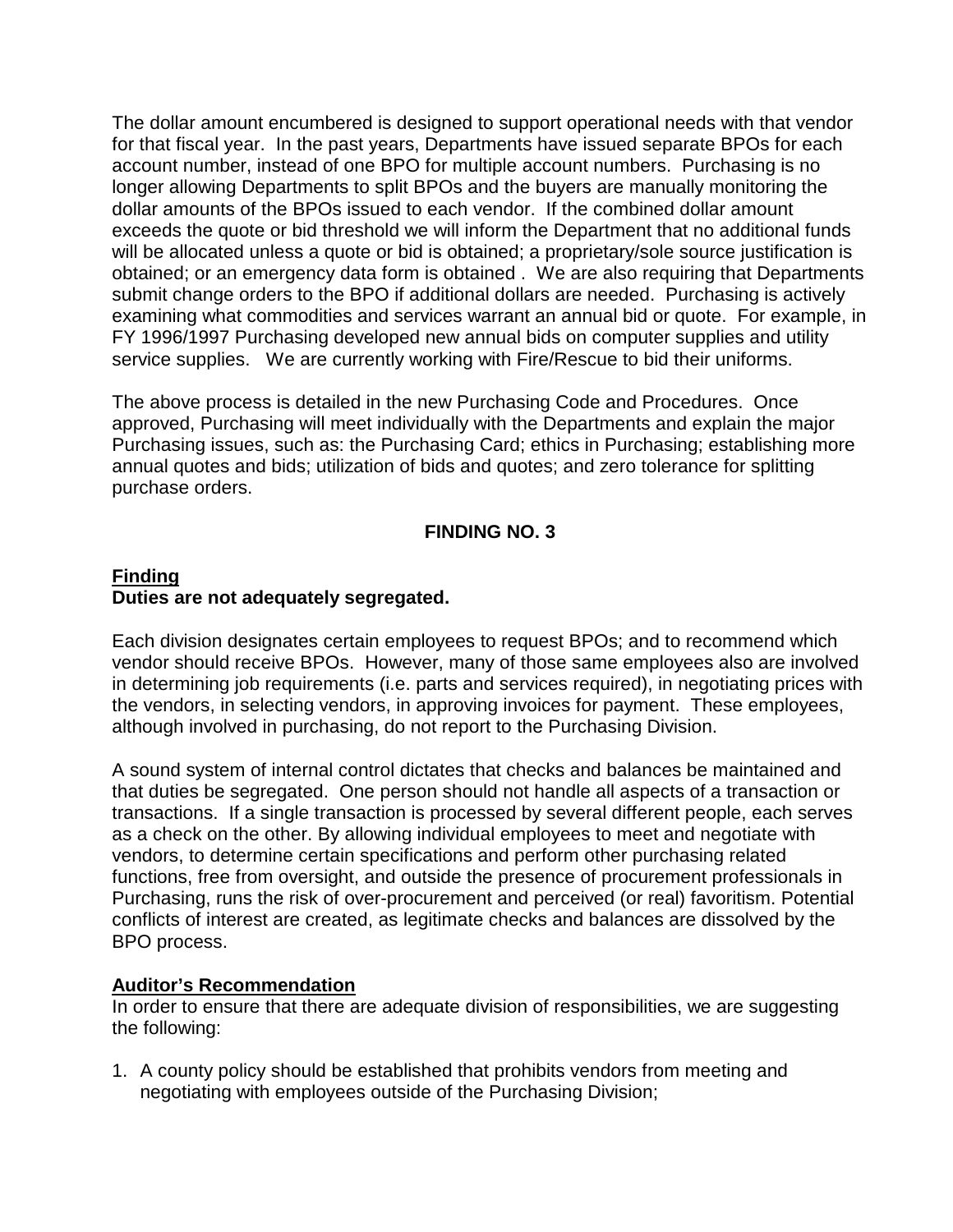- 2. Begin the process of transferring the responsibility for negotiating and selecting vendors from the individual divisions to the Purchasing Division; and,
- 3. To further ensure that there is adequate division of duties, management should consider appointing a specific manager to control the warehouse functions at the county. This manager would be responsible for the oversight of all of the warehouse related functions and would report to the county manager. Responsibilities would include establishing, monitoring, and controlling the materials received, issued, and stored including the stocked road maintenance materials.

#### **Management's Response**

Departments utilize BPOs for the procurement of low dollar, high quantity goods or services, which are purchased numerous times throughout the course of the year and are needed to keep the Departments operational. BPOs are common to stock items for Departments that have warehouses. Although Purchasing does not regulate the warehouses, we provide BPOs that they request. Purchasing is closely monitoring the large dollar and the multiple BPOs to the same vendor. Purchasing will determine what commodities warrant an annual quote or bid, and therefore vendors will be awarded through the competitive process.

The new Purchasing code emphasizes that Purchasing should be the primary contract with the vendors. Article XI defines ethics in public contracting. We will reiterate these issues when Purchasing meets with the Department after approval of the new Purchasing Code. By doing more quotes and bids, Purchasing will be selecting the low, most responsive, responsible vendor.

Departments should segregate the duties of individuals, ensuring that the same person does not select the vendor, order the goods, receive the goods and authorize payment for the goods. We don't feel a specific manager should be appointed to control warehouse functions. This responsibility should lie with each Department Director. However, a countywide procedure for warehousing should be established. Purchasing will work with the Departments to develop adequate division of duties and proper internal warehousing controls. A policy will be included in the Purchasing Procedures (Part 2) which can be approved by the County Manger by February 1998.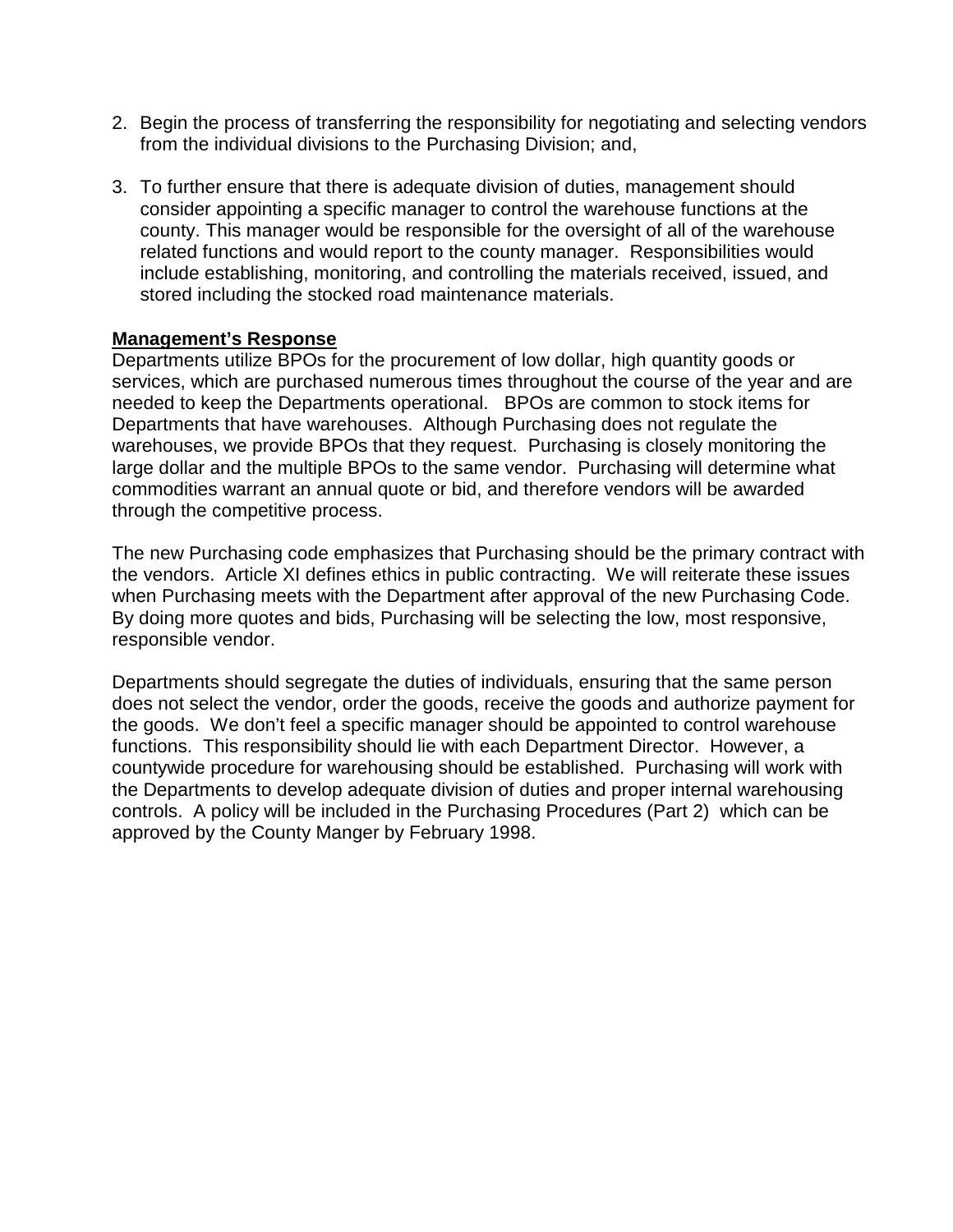# **FINDING NO. 4**

# **Finding**

# **The BPOs for the contractors performing labor and installation work do not always include a provision for the contractor's hourly billing rates or for billing rates based on unit prices.**

BPOs are issued to encumber funds for both long term contracts and for those small dollar labor and installation work performed by contractors that do not have formal contracts. The BPOs issued to encumber funds for the long term contracts specifically reference a contract number on the BPO. The BPOs for small dollar labor and installation work, however, do not list specific terms and conditions (such as agreed hourly rates or unit prices). The divisions simply request a BPO from purchasing with a not-to-exceed dollar amount.

The Division Manager and County Finance approve payment of such an invoice simply by whether or not the charges seem "reasonable" for the service provided. It is to management's advantage to encourage competition by reviewing prices and committing to specific terms and conditions. It is also to management's advantage to consolidate requirements of all the divisions and to request countywide bids for services instead of each division operating independently. The Purchasing Division is in the process of analyzing goods and services being purchased by more than one division in order to consolidate orders and to negotiate more favorable prices with vendors.

#### **Auditor's Recommendation**

It is our recommendation that specific terms and conditions be added to future purchase orders for hourly and unit price labor or installation work; or that a price schedule be referenced so that the county has a firm commitment from the vendor on per unit charges or hourly billing rates.

#### **Management's Response**

Purchasing is working with the Departments to determine what services should be purchased through an annual bid or quote. Annual bids and quotes allow for the competitive bidding for hourly rates or unit prices. Purchasing has already met with Facilities Maintenance. We have agreed to establish more annuals for services required throughout the course of the year. When the dollar amount for services does not warrant an annual quote or bid, Purchasing will negotiate with the vendors to establish hourly rates or unit prices and will include those rates in the body of the BPO.